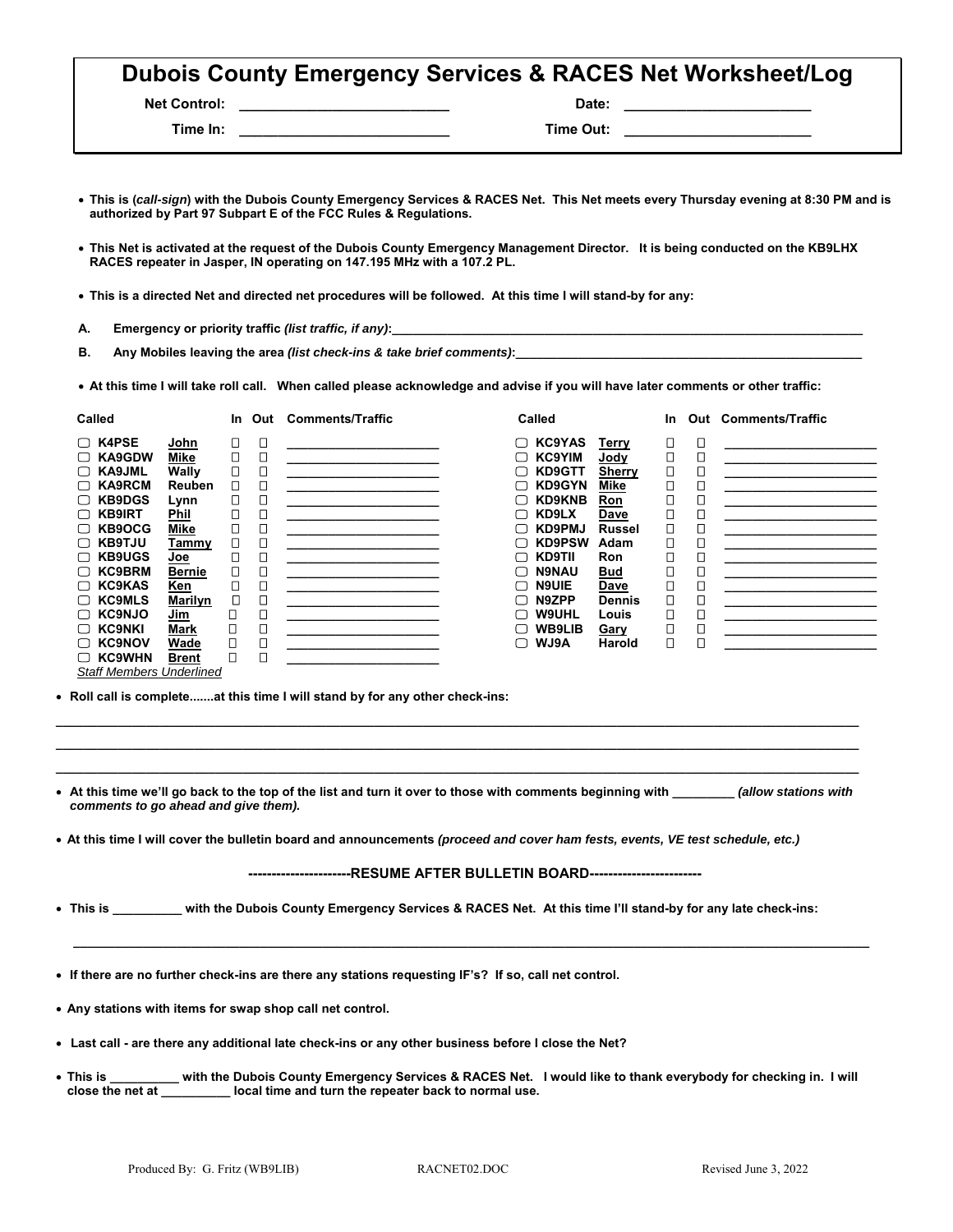## **DUBOIS COUNTY EMA RACES NET CONTROL SCHEDULE**

| <b>Volunteers</b>                                                                                                 | J<br>$\boldsymbol{\mathsf{A}}$<br>N | F<br>E<br>B | M<br>A<br>$\mathsf{R}$                                     | A<br>P<br>$\mathsf{R}$ | M<br>A<br>Y | J<br>U<br>N |  |
|-------------------------------------------------------------------------------------------------------------------|-------------------------------------|-------------|------------------------------------------------------------|------------------------|-------------|-------------|--|
| <b>Gary Fritz</b>                                                                                                 | 13,27                               | 10,24       | 10,24                                                      | 7,21                   | 5,19        | 2,16,30     |  |
| <b>John Butler</b>                                                                                                | 20                                  |             |                                                            |                        | 26          |             |  |
| <b>Bernie Thewes</b>                                                                                              |                                     |             |                                                            |                        |             |             |  |
| <b>Francis Smith</b>                                                                                              |                                     | 17          |                                                            |                        |             | 9           |  |
| <b>Dave Merkley</b>                                                                                               |                                     |             |                                                            |                        |             |             |  |
| <b>Linus Mann</b>                                                                                                 |                                     |             | $\overline{\mathbf{3}}$                                    |                        |             | 23          |  |
| <b>Dave Nugent</b>                                                                                                |                                     |             |                                                            |                        |             |             |  |
| <b>Mike Kreilein</b>                                                                                              |                                     |             |                                                            |                        |             |             |  |
| <b>Sherry Merkley</b>                                                                                             |                                     |             | <b>Volunteers serve as Net Control once every 18 weeks</b> |                        |             |             |  |
| <b>Mark Hunefeld</b>                                                                                              |                                     |             |                                                            |                        |             |             |  |
| <b>Wade Duncan</b>                                                                                                |                                     |             |                                                            |                        |             |             |  |
| <b>James Williams</b>                                                                                             |                                     |             |                                                            |                        |             |             |  |
| <b>Ken Smith</b>                                                                                                  |                                     |             | 17                                                         |                        |             |             |  |
| <b>Marilyn Smith</b>                                                                                              |                                     |             |                                                            |                        |             |             |  |
| <b>Mike Vogler</b>                                                                                                |                                     |             | 31                                                         |                        |             |             |  |
| <b>Terry Schepers</b>                                                                                             |                                     |             |                                                            |                        |             |             |  |
| <b>Brent Burton</b>                                                                                               |                                     |             |                                                            |                        |             |             |  |
| <b>Mike Hedinger</b>                                                                                              |                                     |             |                                                            | 14                     |             |             |  |
| <b>Aaron Seng</b>                                                                                                 |                                     |             |                                                            |                        |             |             |  |
| <b>Ron Hickman</b>                                                                                                |                                     |             |                                                            | 28                     |             |             |  |
| <b>Jody Denning</b>                                                                                               |                                     |             |                                                            |                        |             |             |  |
| <b>Brad Buechler</b>                                                                                              |                                     |             |                                                            |                        |             |             |  |
| <b>Ross Halvorsen</b>                                                                                             | 6                                   |             |                                                            |                        | 12          |             |  |
| If you are unavailable to run the net on your scheduled date, please contact another volunteer to take you place. |                                     |             |                                                            |                        |             |             |  |